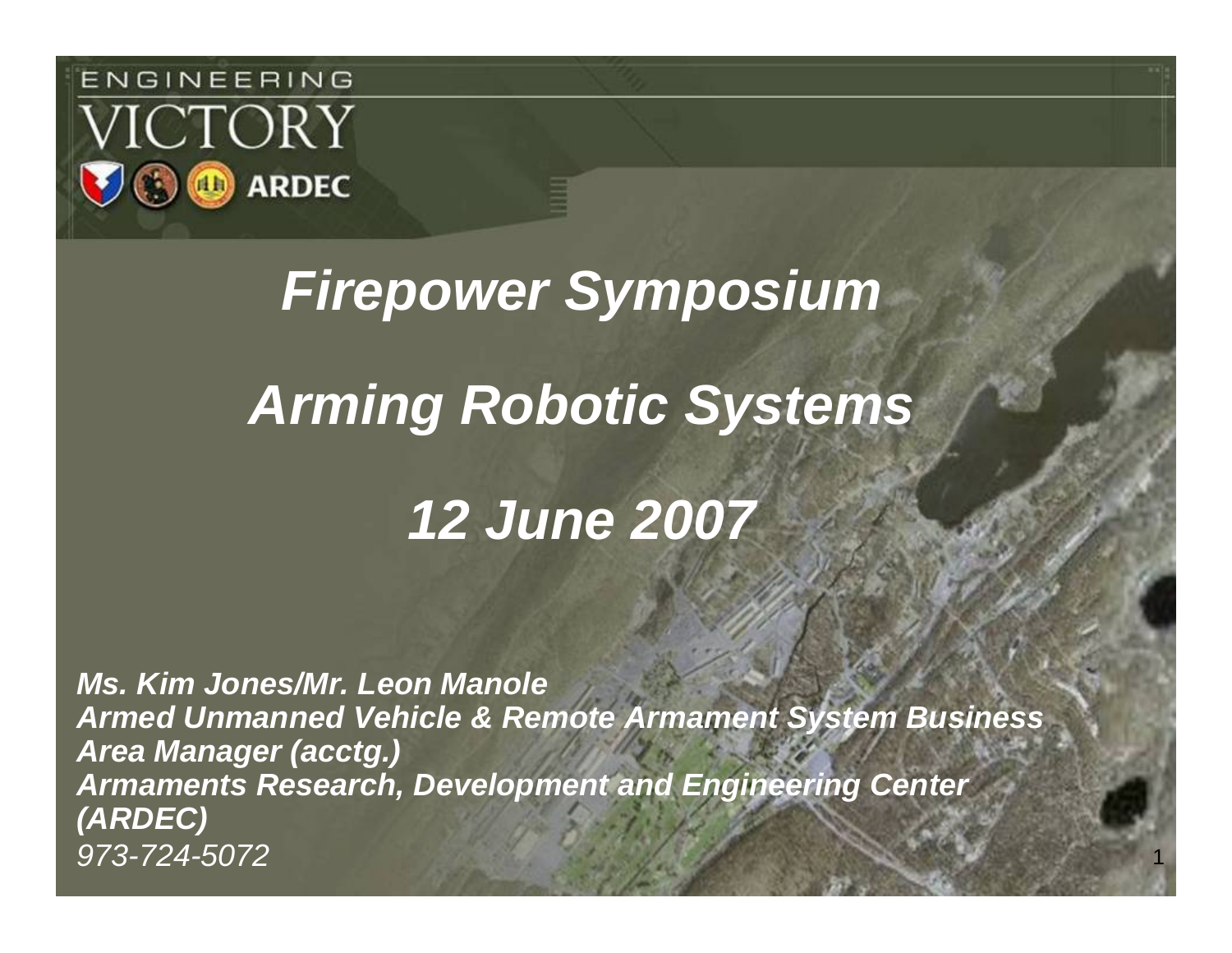#### ENGINEERING VICTORY **ARDEC**  $\circ$

### **Briefing Outline**

- **Introduction**
- **Armaments for Unmanned Ground Systems**
- **Armaments for Unmanned Air Systems**
- **Network Lethality**
- **Future Needs for Armed Unmanned Systems**
- **Summary**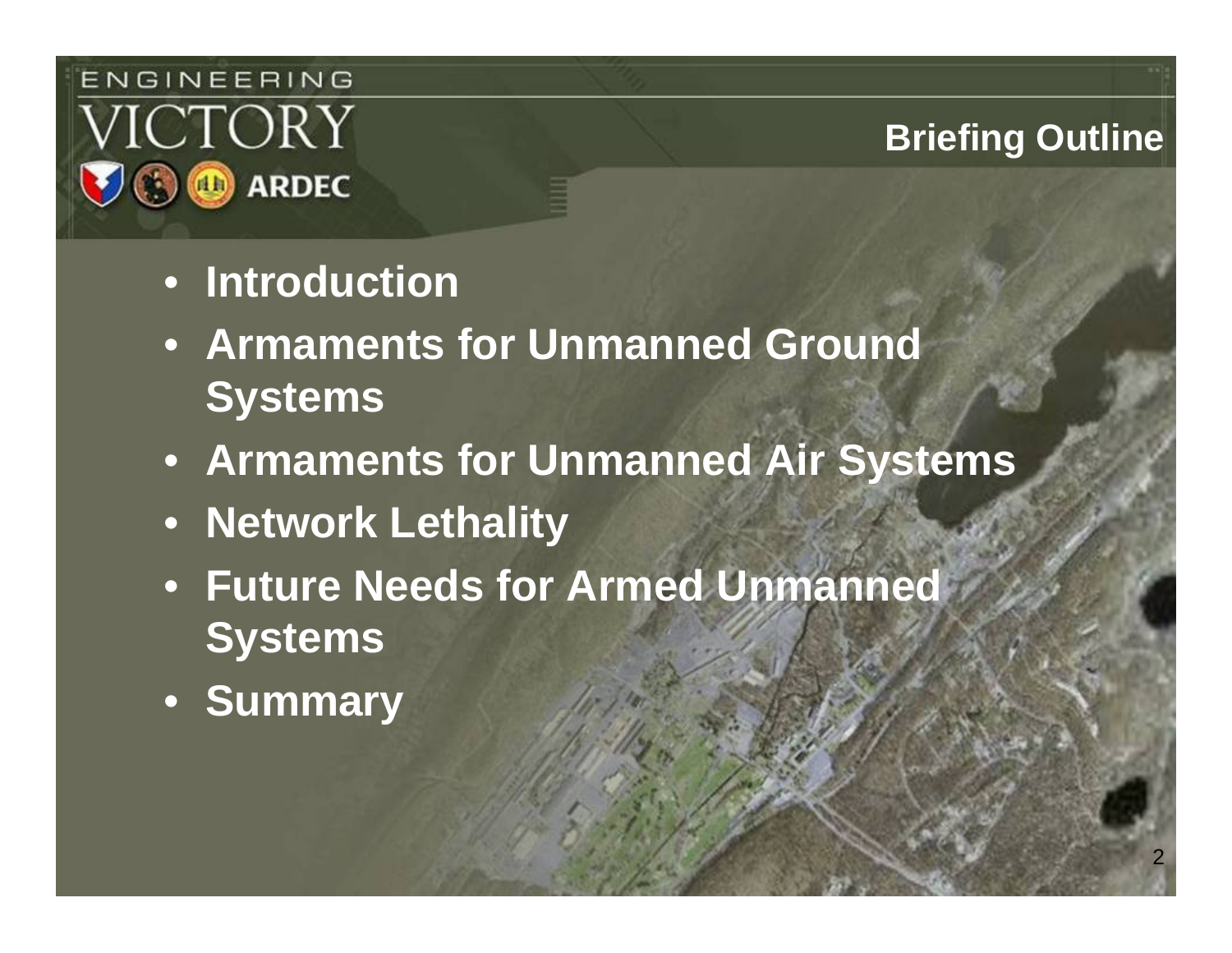

**Introduction**

- **Remote Armament Systems (RAS) is one of ARDEC's Key Investment Initiatives**
- **ARDEC's RAS Market Development Team (MDT) is the Focal Point for this Initiative**
- **The MDT is Focused on the Development and Integration of RAS (i.e. Munition, Weapon, Fire Control, Energetic, Fuze and Precision Armament Systems) onto all Platforms (manned and unmanned systems).**
- **Today's Briefing will Focus on ARDEC's Innovative RAS Technologies**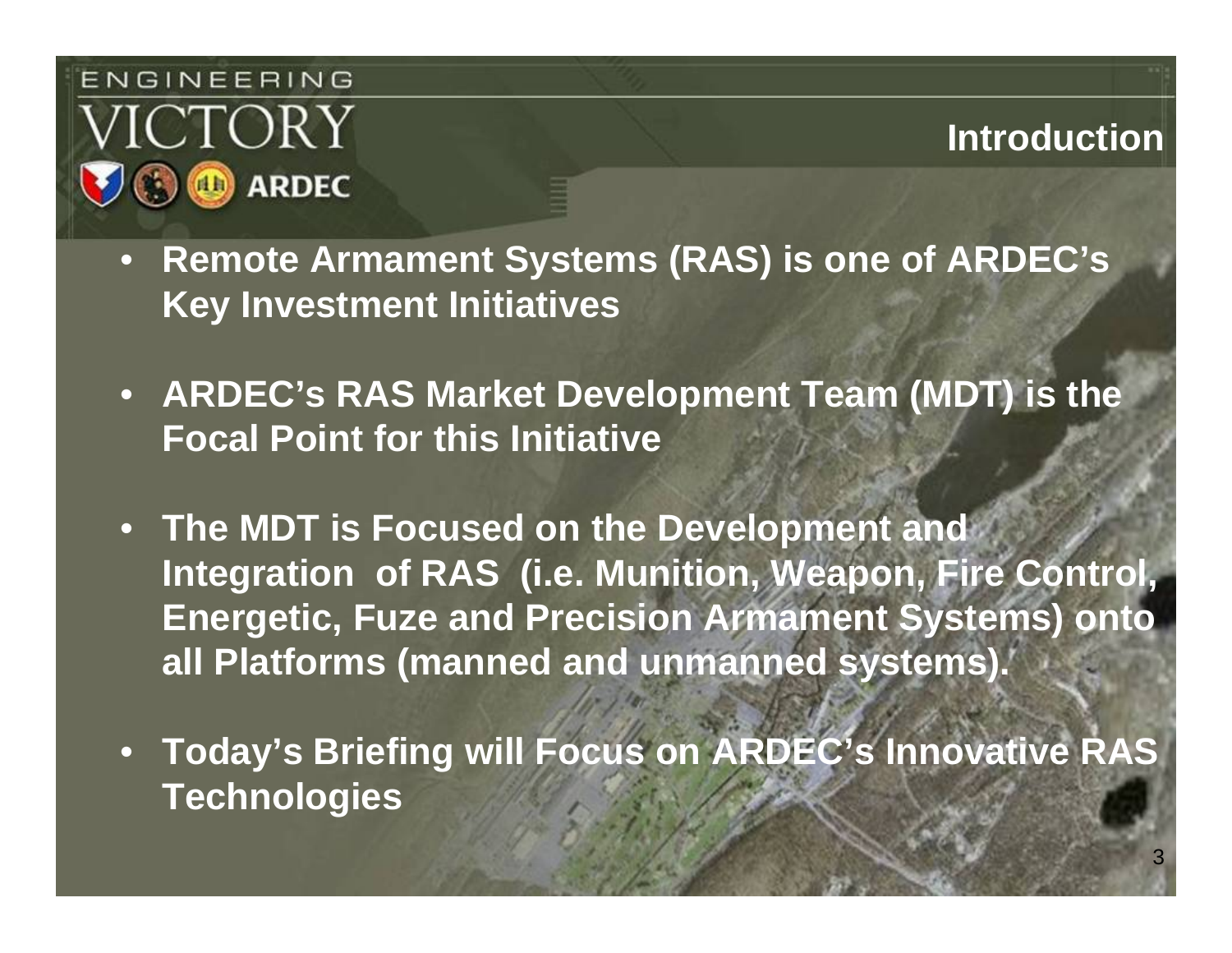

# **Armaments for Unmanned Ground Systems**

4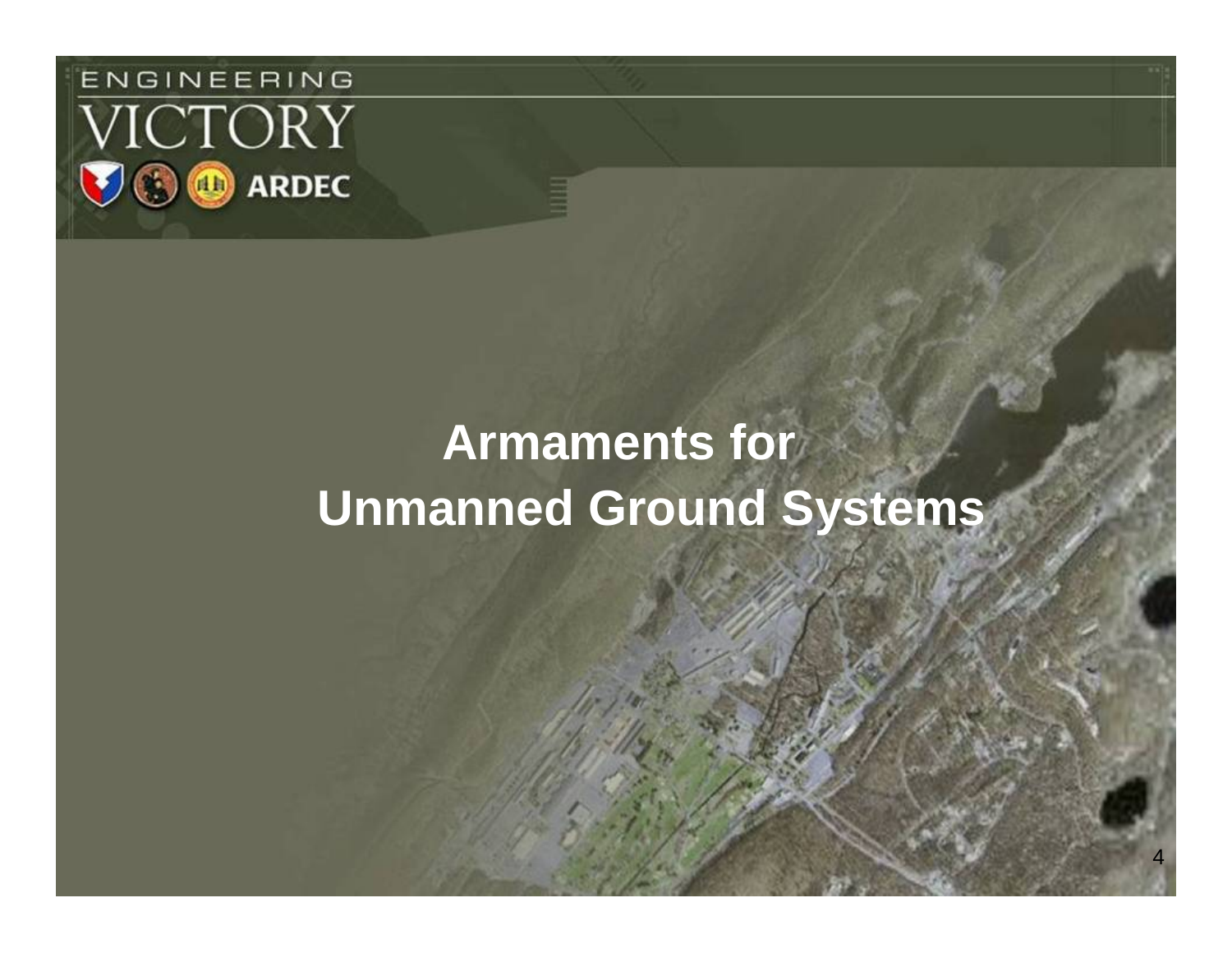#### ENGINEERING

*V*ICTORY

**ARDEC** 

### **Special Weapons Observation Remote recon Direct Action system (SWORDS)**

- **First U.S. Army Armed Unmanned Vehicle to Receive a Safety Confirmation**
- **Presently Performing Surveillance/Guarding Facilities**
- **Light Class Approximately 200 pound Armed Unmanned Ground System**
- **Ultralight Remote Armament System TRAP Mount**





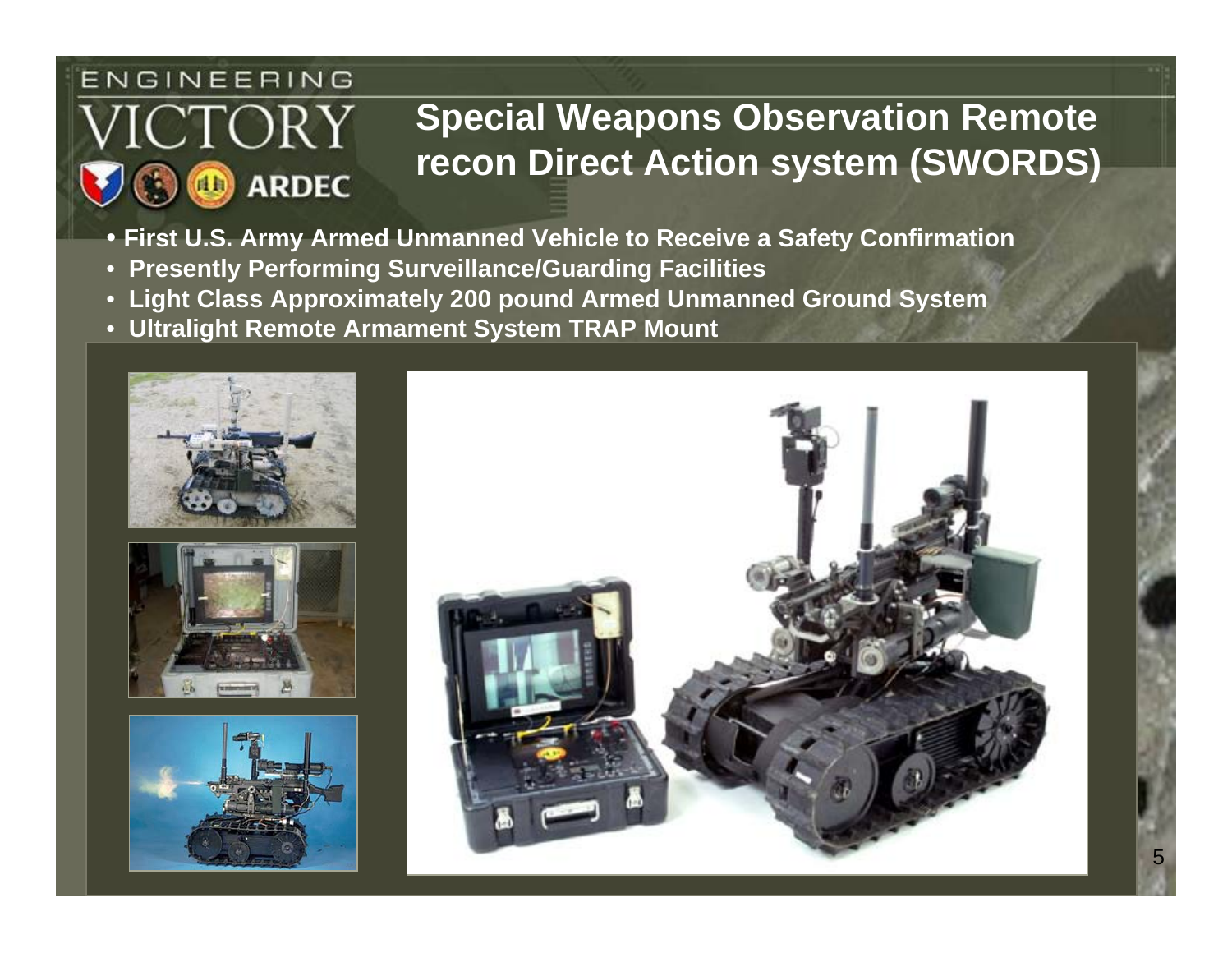# ENGINEERING *V*ICTORY **ARDEC**

#### **Pyrotechnic Devices for Anti-Tampering**

- **Providing Non-Lethal Mechanisms To Protect The Unmanned System**
- **Flash-bang, Smoke, Noise, etc Devices Being Designed and Demonstrated**
- **Applicable to All Classes of Unmanned Ground Systems**

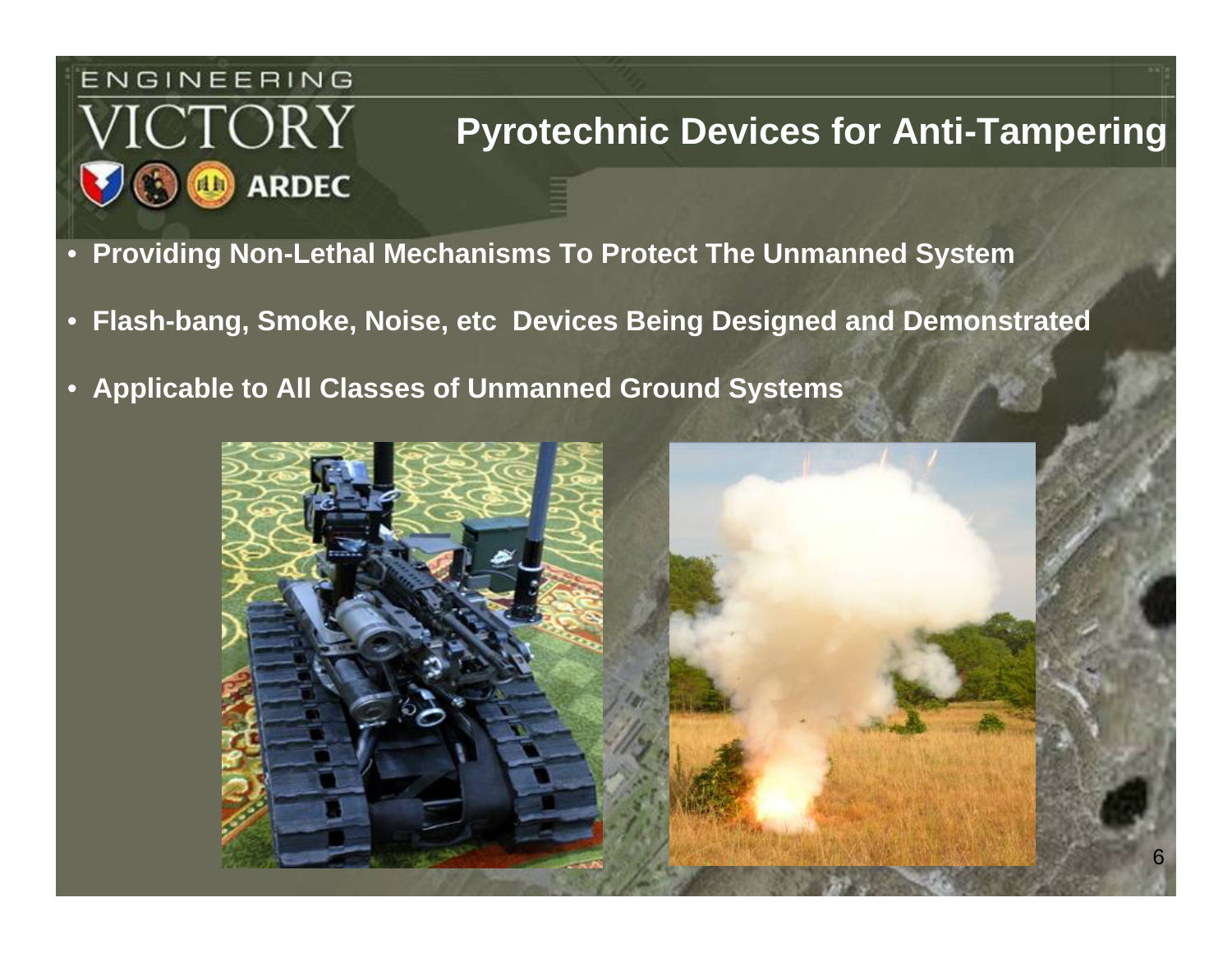#### ENGINEERING ICTORY **Weaponization of Medium Weight Class Tactical Amphibious Ground System (TAGS)**

- **ARDEC is Integrating various, Unique Remote Armament Systems Onto Medium Class UGS**
- **Teamed with TACOM/TARDEC to Weaponize Various Platforms Including TAGS**
- •**Illustration below shows Picatinny Lightweight Integrated Onto TAGS**



7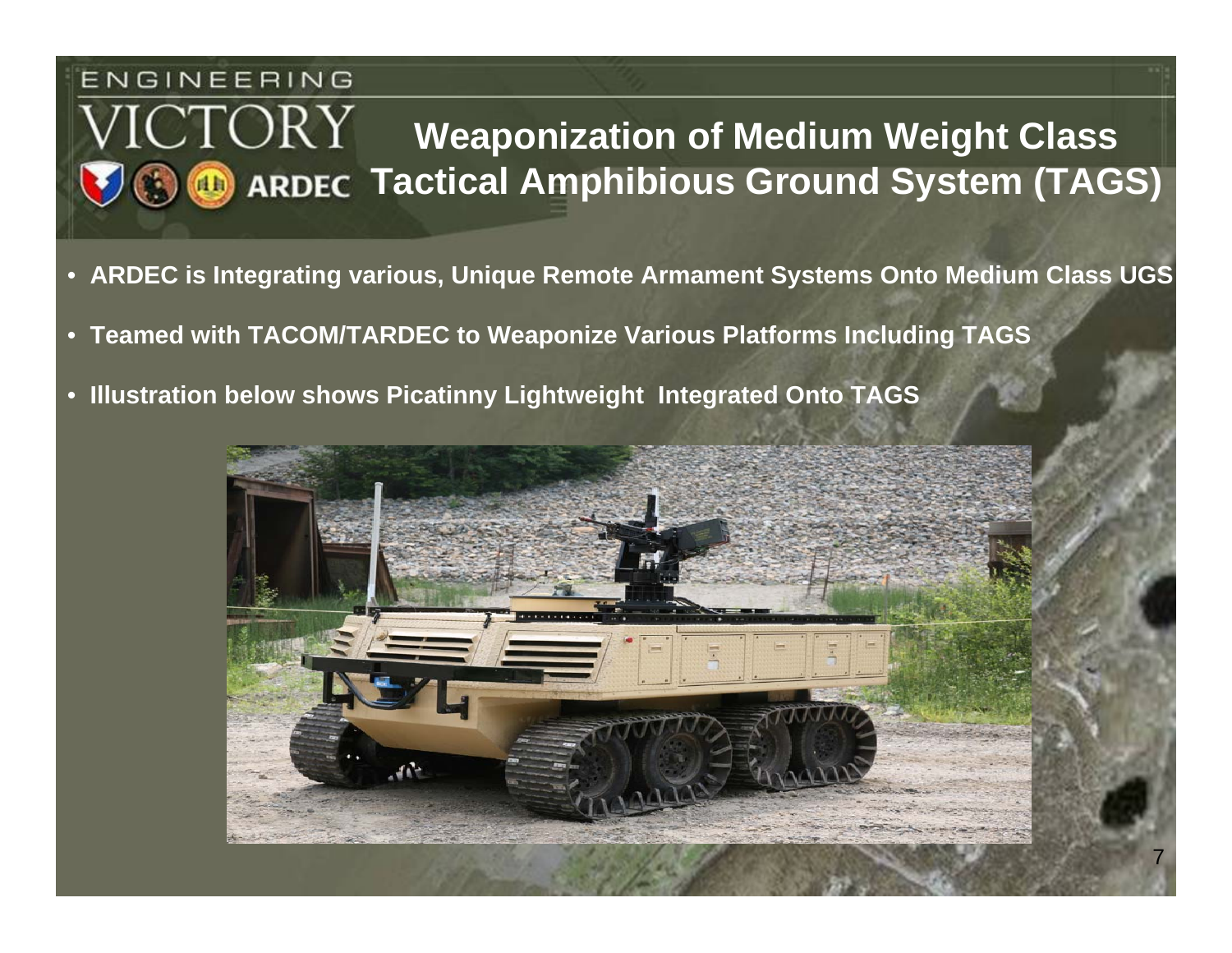# ENGINEERING 'ICTORY **ARDEC**

### **Weaponization of Large Weight Class Unmanned Ground Systems (UGSs)**

- ARDEC is currently Developing/Testing Unique Armament Systems for Large Weight Class UGS
- Illustrated Below is Robotic Mortar Being Developed for Manned and Unmanned Platforms

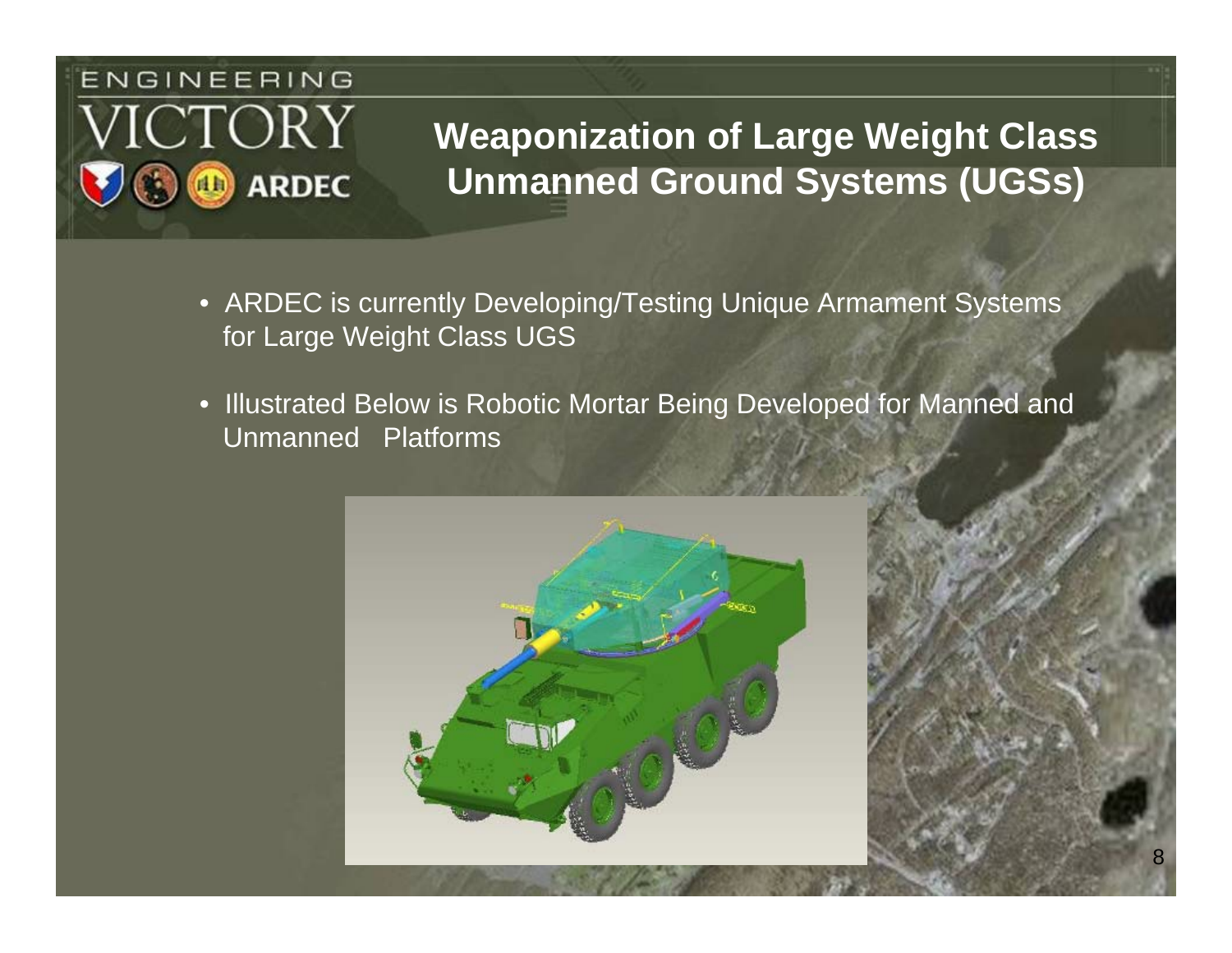# ENGINEERING ICTORY **ARDEC**

# **Developing Various Non-Lethal Technologies**

- **Modular Crowd Control Munition (MCCM) for UGV's**
- **Self-Protection/Anti-Tampering for All Weight Classes UGVs**







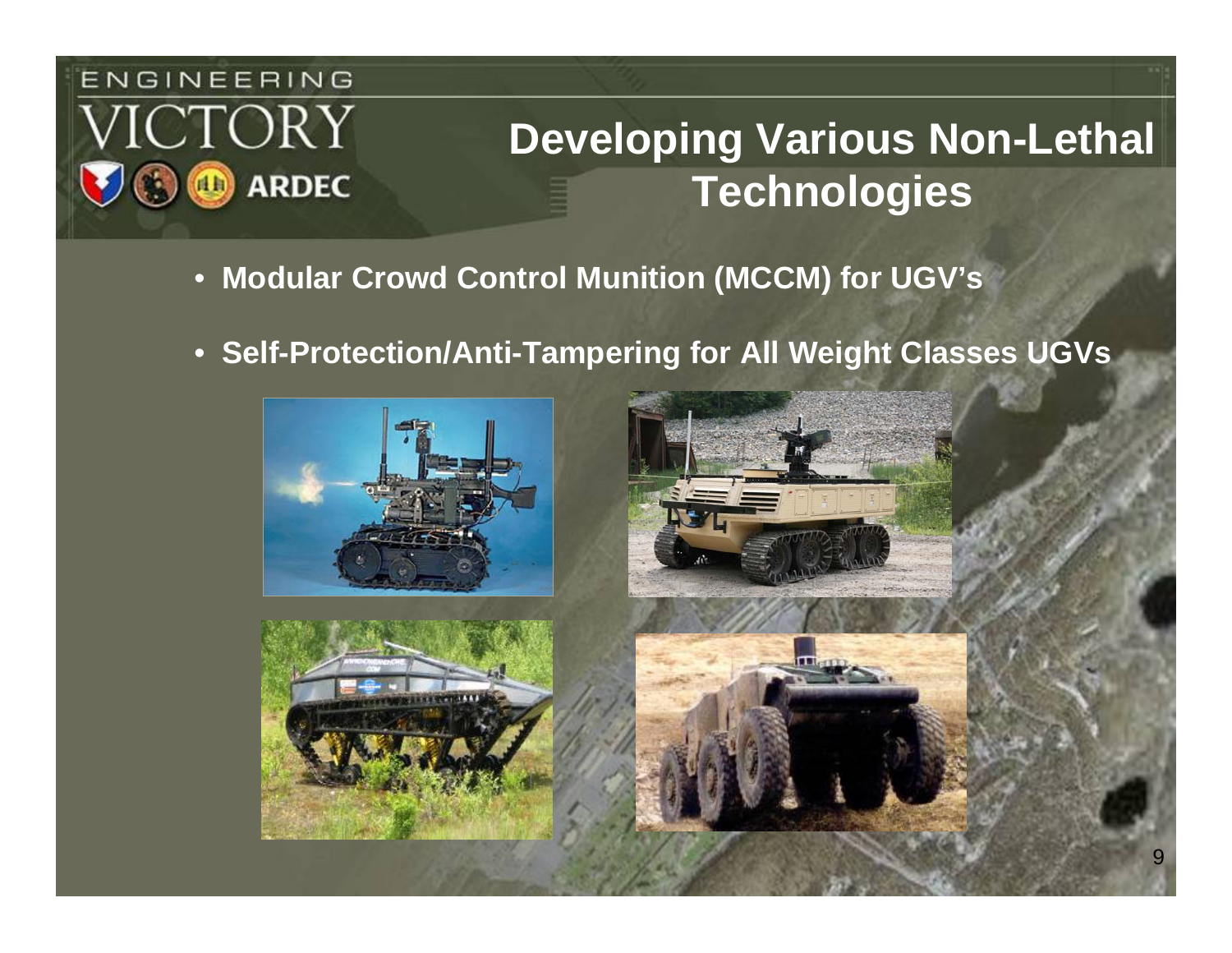

# **Armaments for Unmanned Air Systems**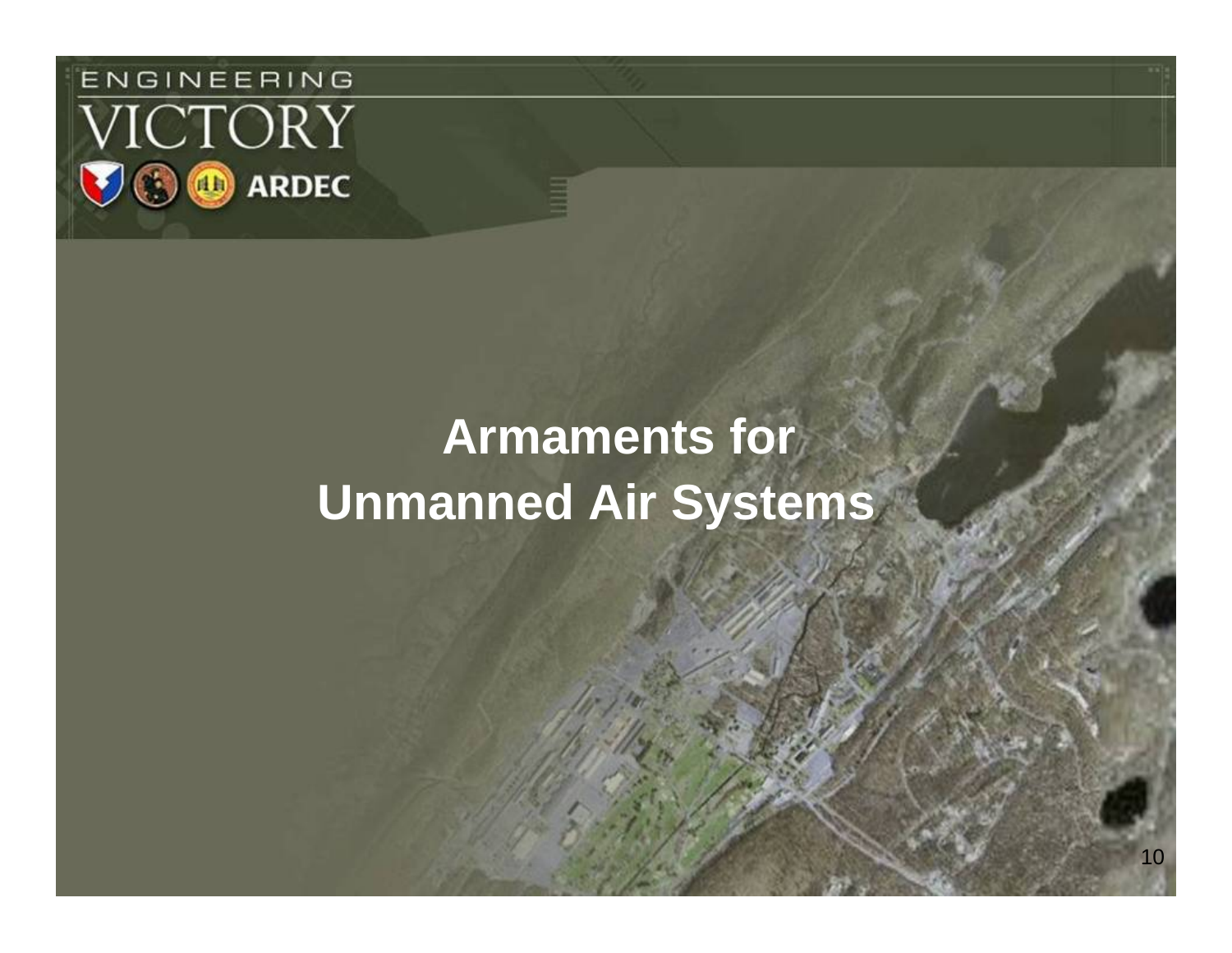

#### **UAS Dropped Guided Mortar**

- **GPS-seeker Guidance Solution for 60-120 mm Dropped Mortar**
- **Providing UAS with Low Cost/Collateral Damage Capability to Defeat Targets**

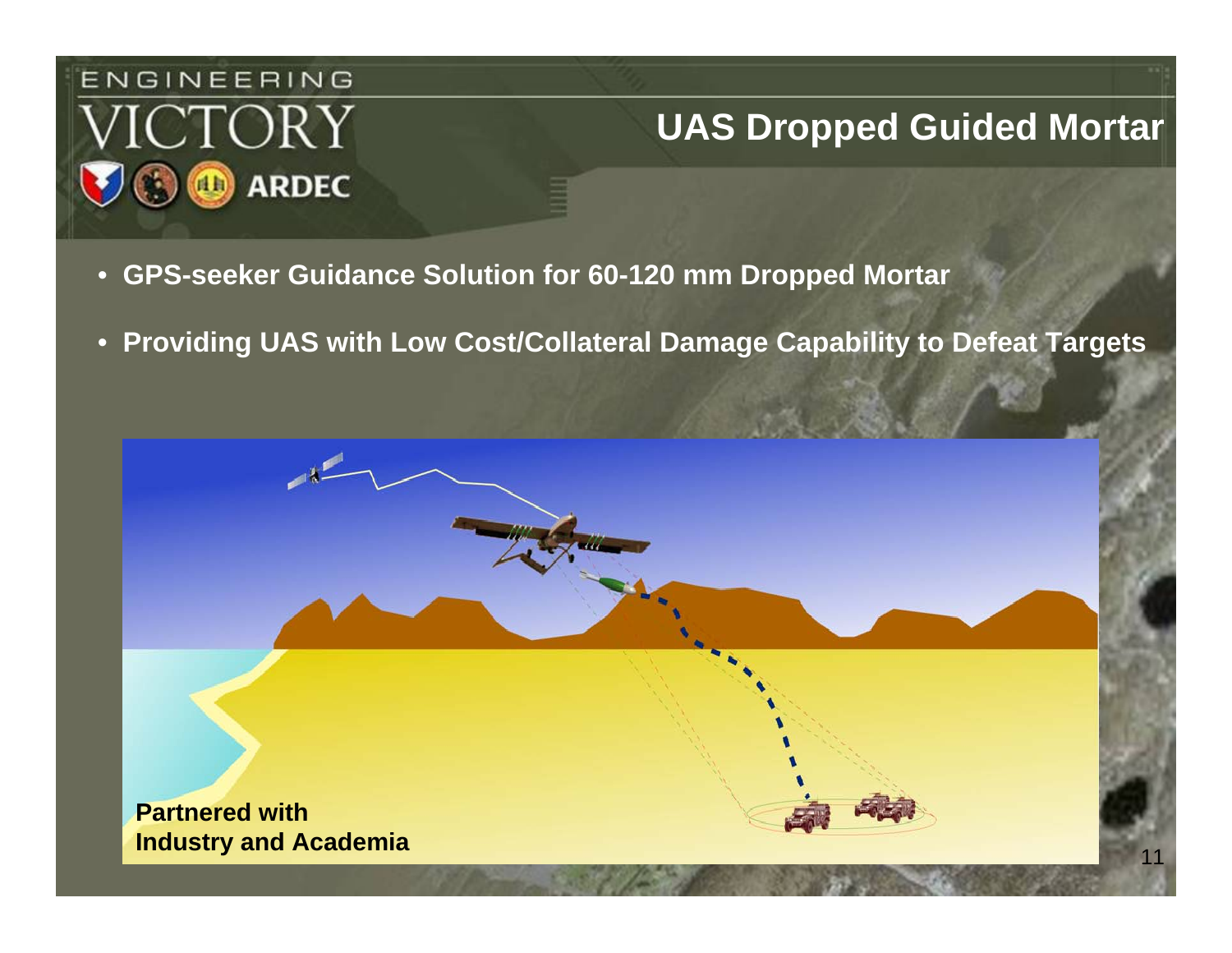

#### **Payloads for UAS**

- Developing Unique Payloads
- Pictured Below is the Common Smart Submunition

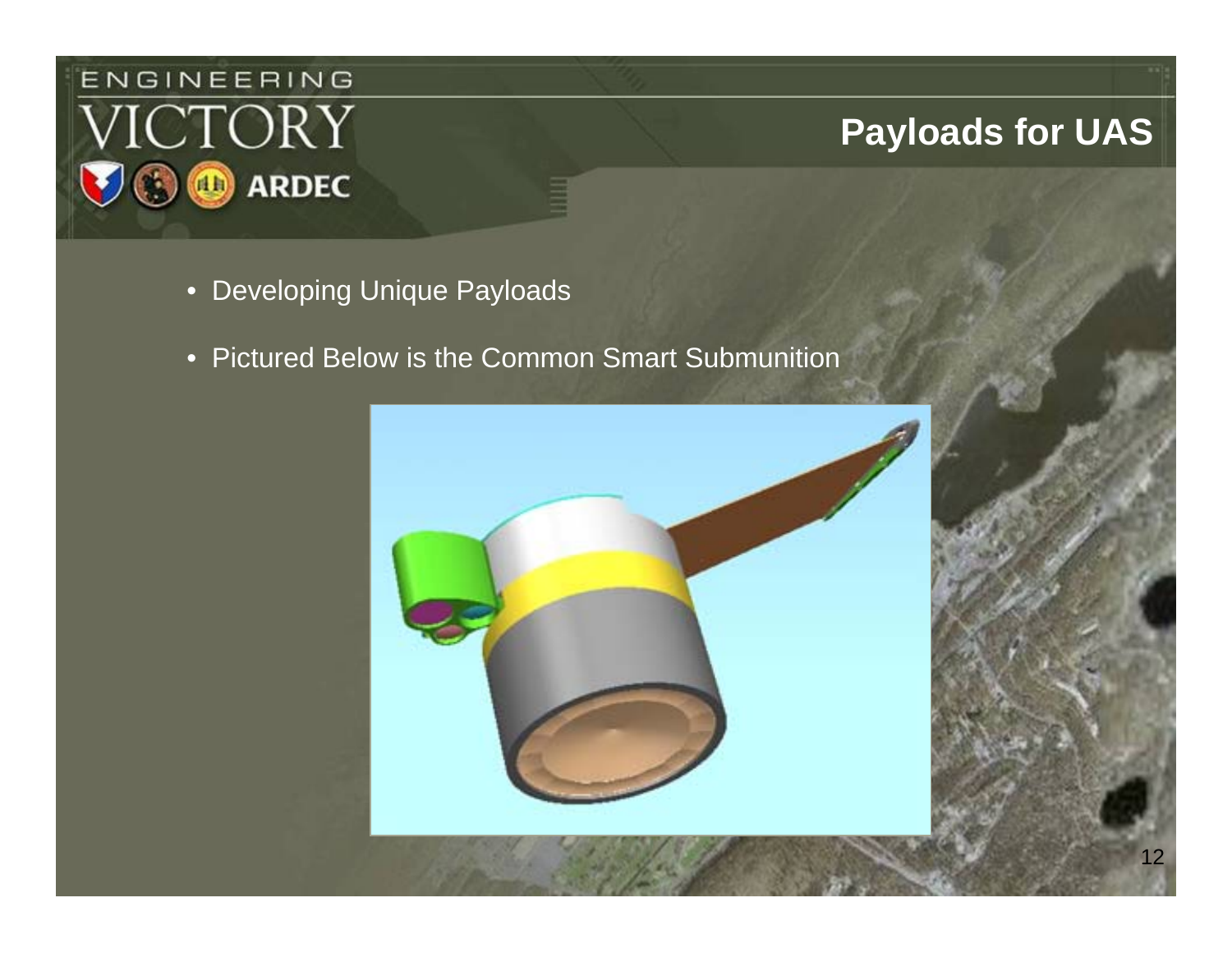

#### **Unique Energetic Solutions for UAS**

- **Showcases ARDEC Novel Energetics**
- **Various Munitions and Energetic Capabilities are Being Developed for UAS**
- **Capability to Weaponize From Ultralightweight To the Largest Weight Class UAS**

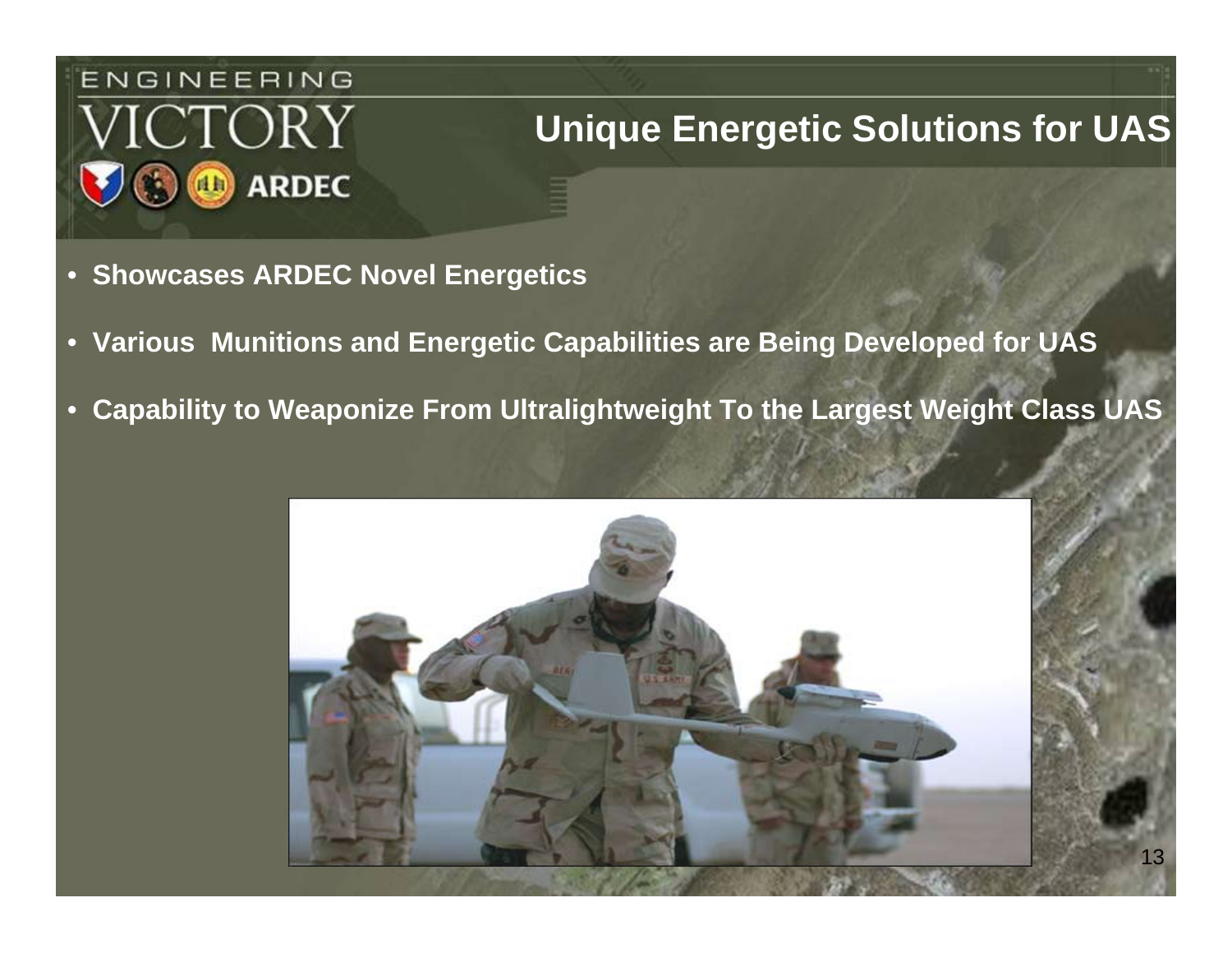# ENGINEERING VICTORY **ARDEC**

# Defense Against Autonomous Air, Water & Ground (DA3WG) Devices

- **Defining Ways to Counter Unmanned System Threats**
- **Working on Detection and Defeat of Swarms of Unmanned Systems Utilizing ARDEC Armaments**

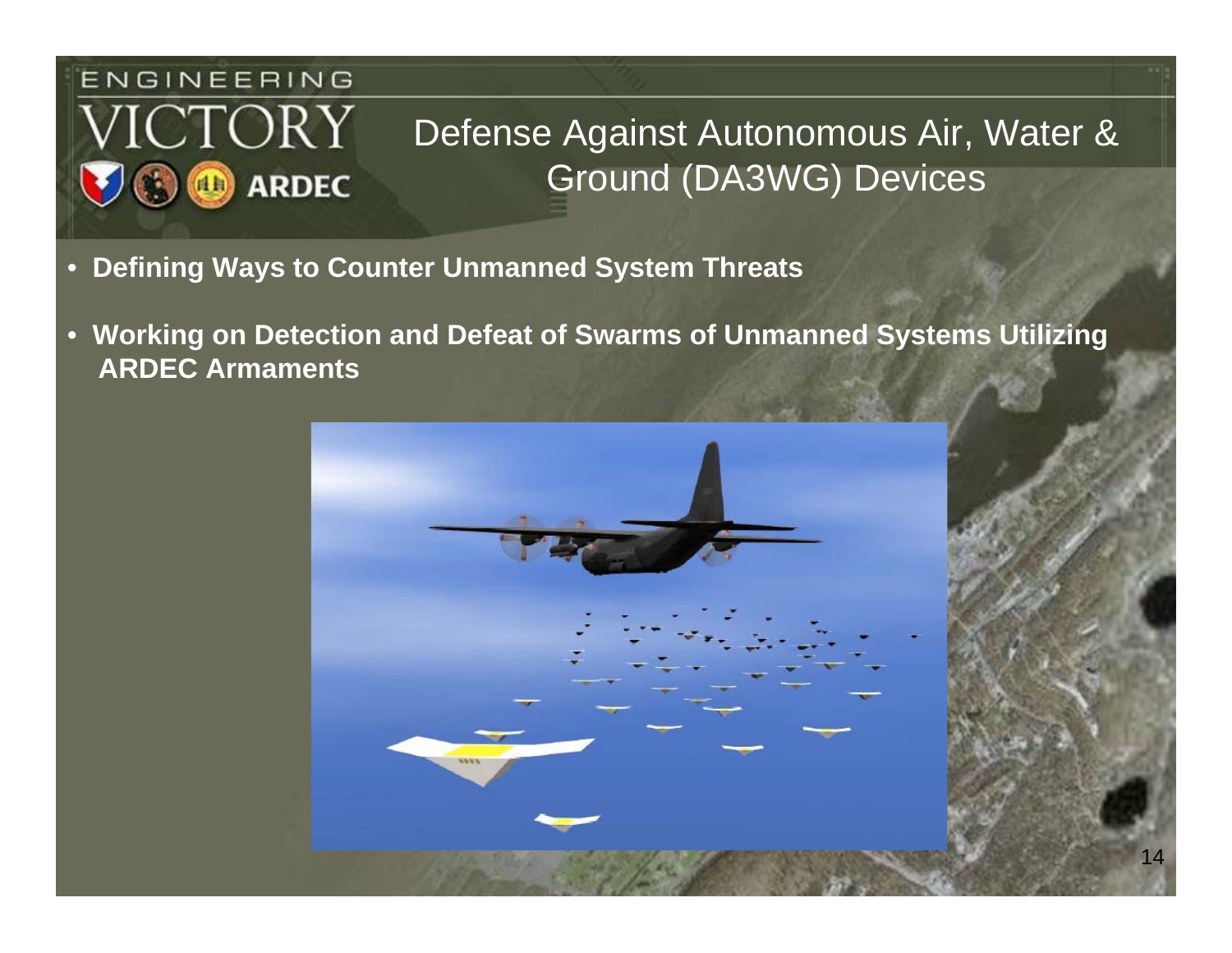

# **Network Lethality**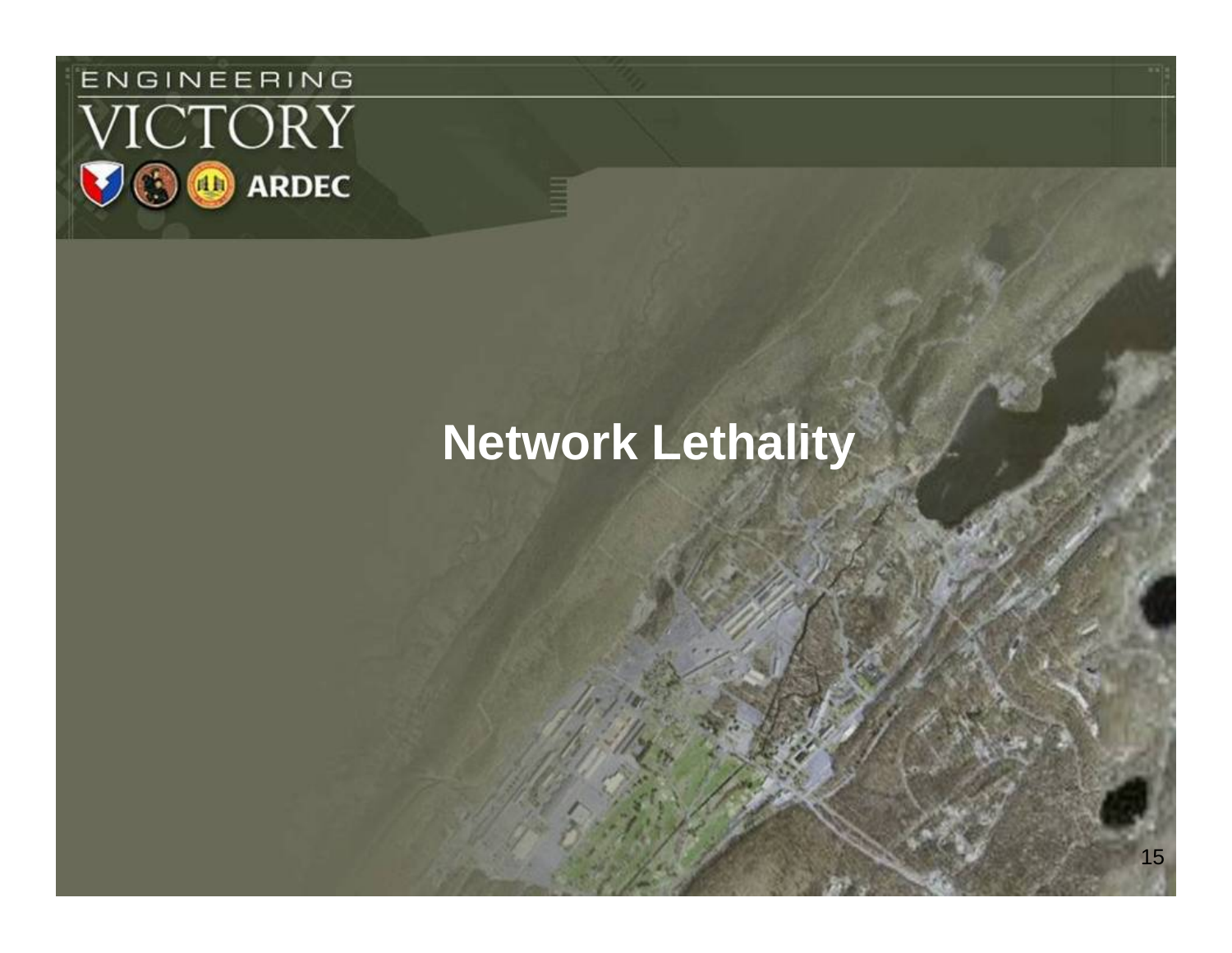#### ENGINEERING

# ICTORY **ARDEC**

# **Network Lethality Capability**

• **ARDEC is Teamed With OGAs and Private Industry To Incorporate Network Lethality Solutions for UGS/UAS/Manned Systems as a Force Multiplier** 

• **ARDEC's Role is Developing Weapon Systems that are Networked Capable and Providing the Proper Weapon Solutions/Fire Control During an Encounter**

• **Currently ARDEC is Demonstrating a Network Lethality Scenario Consisting of Armed Manned and Unmanned Systems with the Soldier-In-The-Loop**

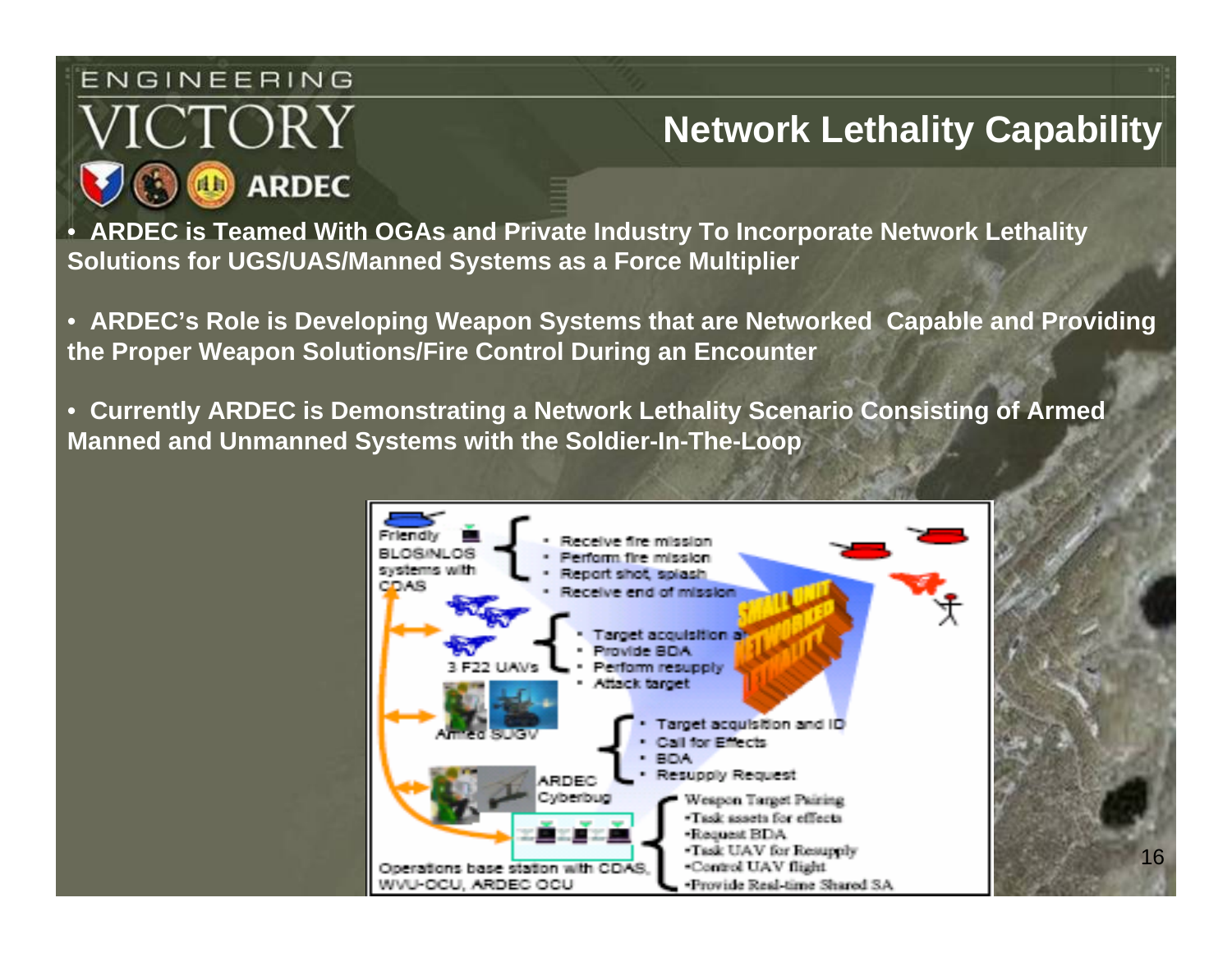# ENGINEERING **ICTORY ARDEC**

#### **Networked Smart Sight**

- **Fire Control Sight System for Networking to all Platforms**
- **Manned/Unmanned Targeting/Engagement**

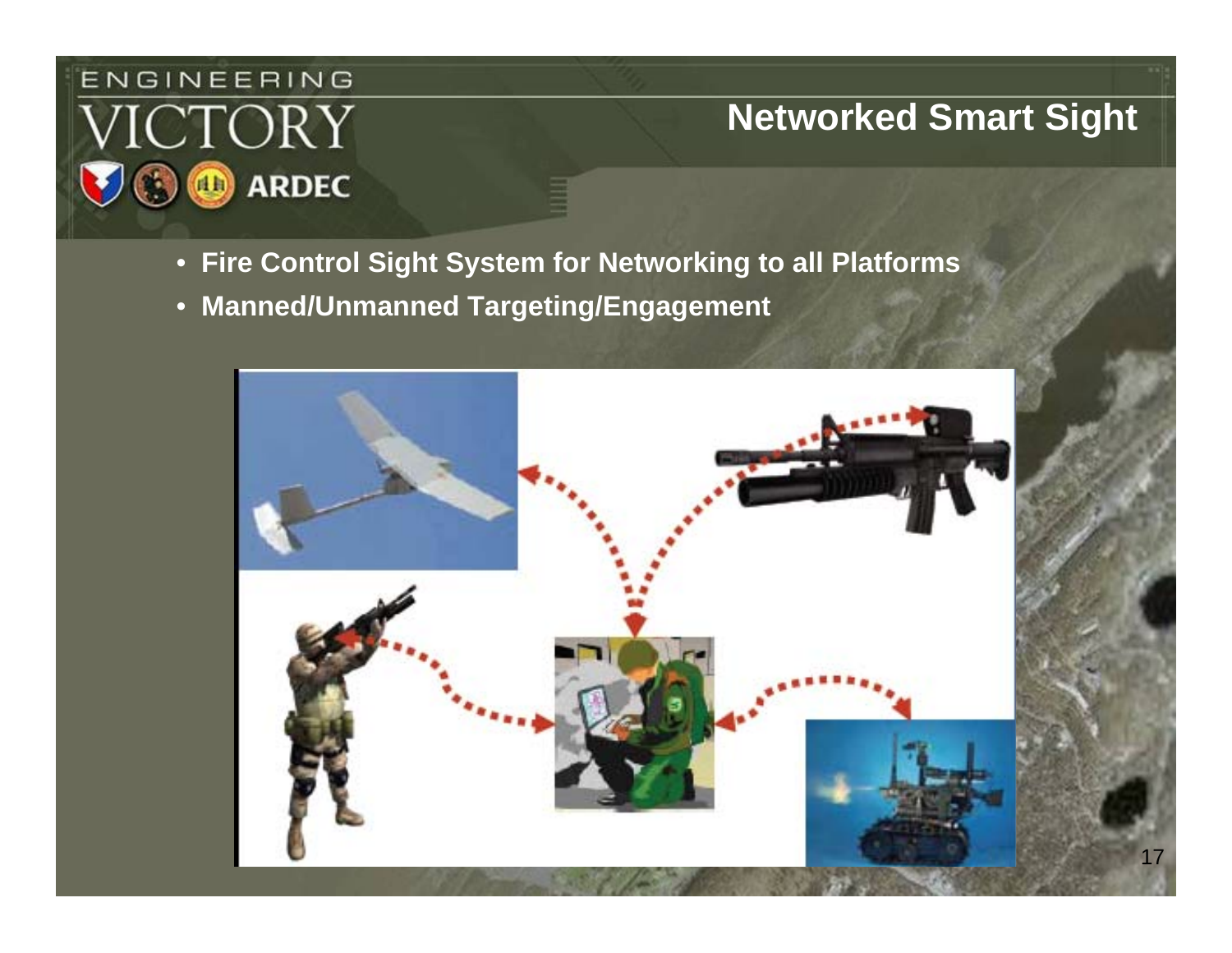#### ENGINEERING

#### $\sqrt{\text{ICTORY}}$  Future Needs for Armed Unmanned Systems **ARDEC**  $(1)$

- $\bullet$  **Safety**
	- $\sim$ **Testing**
	- **Certification**
	- **Release**
- **Requirements**
	- **Identification**
	- **Generation**
- **Networking**
- **Soldier-In-The-Loop**